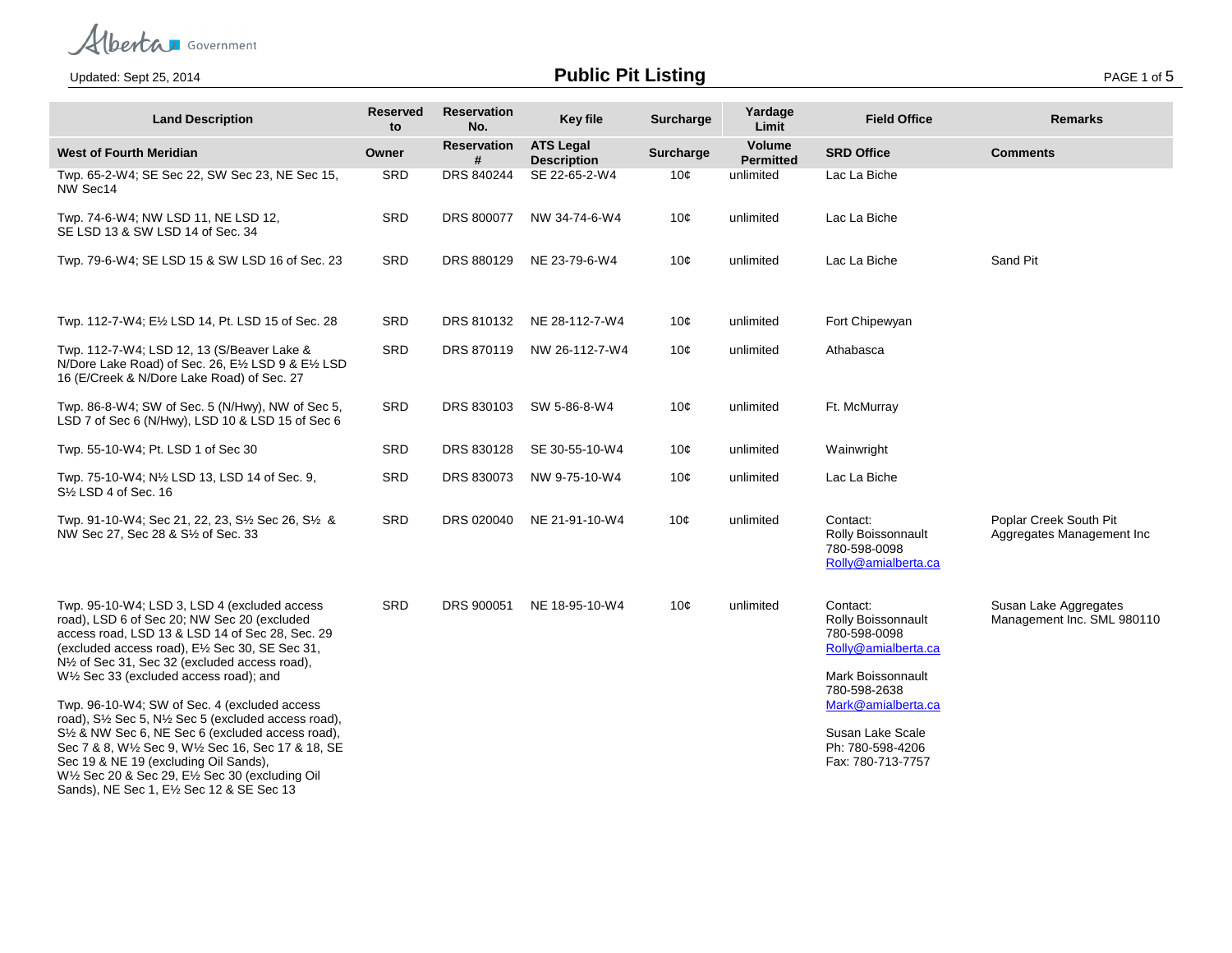Alberta Government

Updated: Sept 25, 2014 **Public Pit Listing** PAGE 2 of 5

| <b>Land Description</b>                                                                                                                                                                                                                                                                                                                                                                                                     | <b>Reserved</b><br>to | <b>Reservation</b><br>No. | <b>Key file</b> | <b>Surcharge</b> | Yardage<br>Limit | <b>Field Office</b>              | <b>Remarks</b>                               |
|-----------------------------------------------------------------------------------------------------------------------------------------------------------------------------------------------------------------------------------------------------------------------------------------------------------------------------------------------------------------------------------------------------------------------------|-----------------------|---------------------------|-----------------|------------------|------------------|----------------------------------|----------------------------------------------|
| Twp. 91-10-W4; NW Sec 25 (excluding RRD)<br>0120484), NW Sec 26, NE Sec 26 (excluding<br>DRS 1477 & MLL 840128, NE Sec 27, NW Sec 33<br>(excluding MSL 920406) NE Sec 33, Pt of<br>SE Sec 34, SW Sec 34, NW Sec 34 (excluding<br>MLL 980089, MLL 000033)                                                                                                                                                                    | <b>SRD</b>            | DRS 000911                | NE 26-91-10-W4  | 50¢              | unlimited        | Athabasca<br>or<br>Fort McMurray | All licences issued in (Poplar<br>Creek Pit) |
| Twp. 92-10-W4; Sec. 3, SE Sec 4 (excluding<br>MLL 990055, MLP 010017, SW Sec 4 (excluding<br>MLL 990067), N <sup>1</sup> / <sub>2</sub> Sec 4, SE Sec 5 (excluding<br>MSL 941307), W1/2 Sec 5, NE Sec 5, SE Sec 8,<br>Pt W1/2 Sec 8, NE Sec 8, SE Sec 9 (excluding<br>Plan 106, Group 566) W1/2 Sec 9, Pt NE Sec 9, LSD<br>4 SW Sec 10, LSD 3 & 4 SW Sec 16 & S1/2 of Sec<br>17, NW Sec 17, Pt NE Sec 17 & LSD 16 NE Sec18. |                       |                           |                 |                  |                  |                                  |                                              |
| Twp. 126-11-W4; N1/2 LSD 16 of Sec 20 &<br>S <sup>1/2</sup> LSD 1 of Sec. 29                                                                                                                                                                                                                                                                                                                                                | <b>SRD</b>            | DRS 780053                | NE 20-126-11-W4 | 10 <sub>c</sub>  | unlimited        | Fort Chipewyan                   |                                              |
| Twp. 79-14-W4; Pt. LSD 10 of Sec. 7                                                                                                                                                                                                                                                                                                                                                                                         | <b>SRD</b>            | DRS 870106                | NE 7-79-14-W4   | 10 <sub>c</sub>  | unlimited        | Lac La Biche                     |                                              |
| Twp. 68-16-W4; NW of Sec 26 (excluding<br>MLL 970088 & DRS 860193)                                                                                                                                                                                                                                                                                                                                                          | <b>SRD</b>            | DRS 820153                | NW 26-68-16-W4  | 10 <sub>c</sub>  | unlimited        | Lac La Biche                     |                                              |
| Twp. 78-16-W4; LSD 3 of Sec. 3                                                                                                                                                                                                                                                                                                                                                                                              | <b>SRD</b>            | DRS 860025                | SW 3-78-16-W4   | 10¢              | unlimited        | Lac La Biche                     |                                              |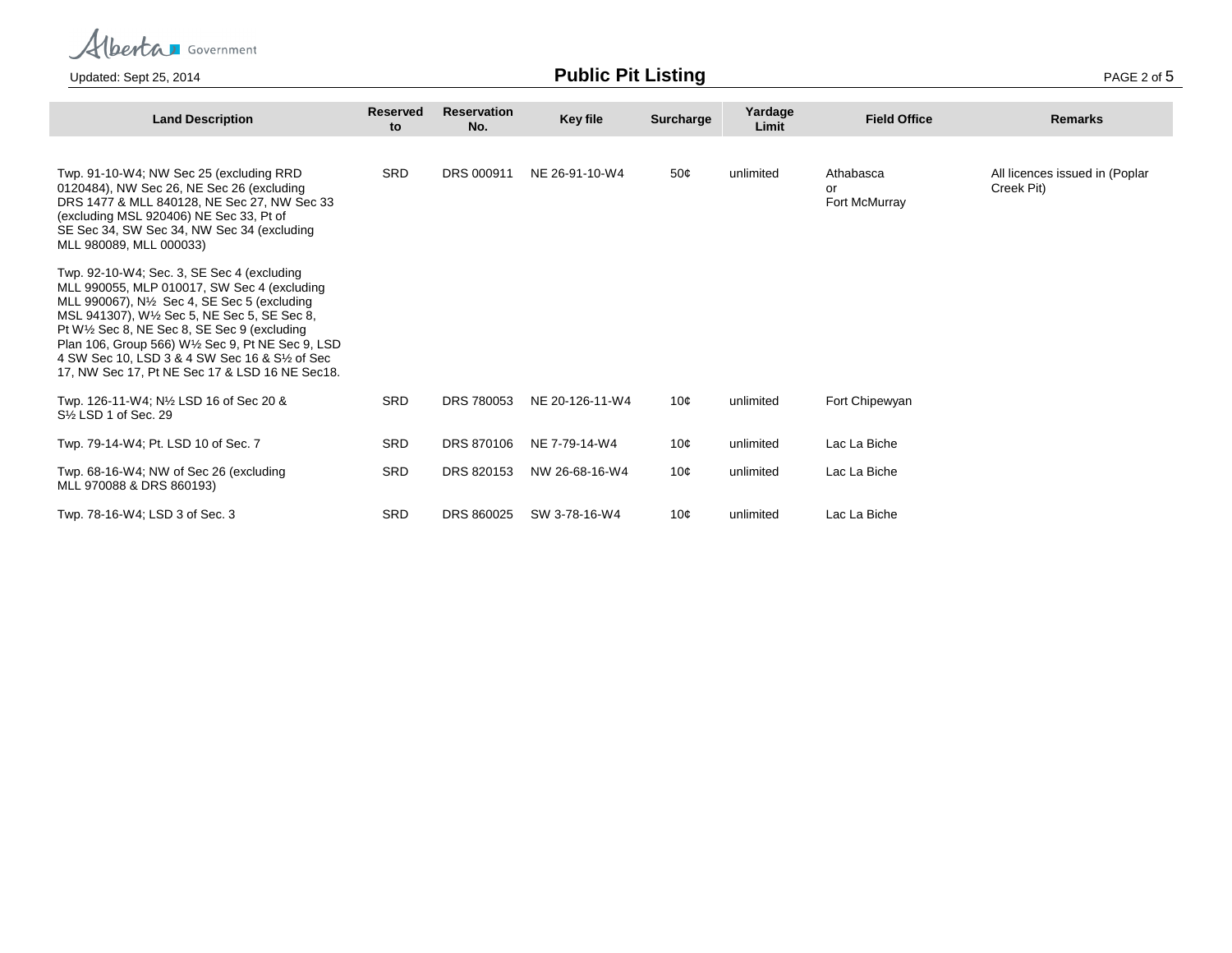Alberta Government

**Public Pit Listing** Page 196, 2014 **Public Pit Listing** 

| <b>Land Description</b>                                                                                             | <b>Reserved</b><br>to | <b>Reservation</b><br>No. | <b>Key file</b>                        | <b>Surcharge</b> | Yardage<br>Limit                                                                      | <b>Field Office</b> | <b>Remarks</b>                                                                                                                                       |
|---------------------------------------------------------------------------------------------------------------------|-----------------------|---------------------------|----------------------------------------|------------------|---------------------------------------------------------------------------------------|---------------------|------------------------------------------------------------------------------------------------------------------------------------------------------|
| <b>West of Fifth Meridian</b>                                                                                       | Owner                 | <b>Reservation</b><br>#   | <b>ATS Legal</b><br><b>Description</b> | <b>Surcharge</b> | Volume<br><b>Permitted</b>                                                            | <b>SRD Office</b>   | <b>Comments</b>                                                                                                                                      |
| Twp. 72-4-W5; LSD 5, 11, 12, 13 of Sec. 4, LSD 1, 8,<br>9 & 16 of Sec. 5                                            | <b>SRD</b>            | DRS 880094                | SW 4-72-4-W5                           | 10¢              | Licences to<br>be issued by<br>Dennis Roth<br>Trucking Ltd.<br>only (780)<br>849-4468 | Slave Lake          | (Mitsue Pit)                                                                                                                                         |
| Twp. 34-5-W5; N1/2 LSD 11 & 12, LSD 13 & 14 of<br>Sec. 35                                                           | AT                    | <b>DRS 1442</b>           | NW 35-34-5-W5                          | 10¢              | 200 cu.yds.                                                                           | Drayton Valley      | AT #6                                                                                                                                                |
| Twp. 73-5-W5; E1/2 LSD 2, E1/2 LSD 7, W1/2 LSD 8,<br>LSD 9, E <sup>1</sup> / <sub>2</sub> LSD 10, LSD 16 of Sec. 17 | <b>SRD</b>            | <b>DRS 241</b>            | NE 17-73-5-W5                          | 10¢              | 5000 cu.yds<br>of sand                                                                | Slave Lake          | SRD pit refer all app. over 1000<br>cu.yds. to SRD for approval.<br>For licences over 5000 cu.yds.<br>contact Slave Lake SRD office<br>for approval. |
| Twp. 44-6-W5; E1/2 LSD 16 of Sec. 2                                                                                 | AT                    | DRS 830185                | NE 2-44-6-W5                           | 10¢              | 200 cu.yds.                                                                           | Drayton Valley      | AT #6                                                                                                                                                |
| Twp. 62-6-W5; LSD 4 of Sec. 32, E1/2 LSD 3, E1/2<br>LSD 6, LSD 2 & 7 of Sec. 29                                     | AT                    | DRS 830101                | SE 29-62-6-W5                          | 10¢              | 200 cu.vds.                                                                           | Barrhead            | AT #9                                                                                                                                                |
| Twp. 94-7-W5; LSD 13,14 & 15 of Sec 8, LSD 2, 3,<br>4, 5 & 6) of Sec. 17                                            | <b>SRD</b>            | DRS 830246                | NE 8-94-7-W5                           | 10¢              | 5000 cu.yds.                                                                          | Slave Lake          | For Licence over 5000 cu.yds.<br>contact Slave Lake SRD office<br>for approval.                                                                      |
| Twp. 25-8-W5; LSD 14 (E/RRD 1482 EZ, 771 RD) &<br>LSD 15 of Sec. 5 (Seebe Pit)                                      | <b>SRD</b>            | DRS 830190                | NE 5-25-8-W5                           | 18¢              | unlimited                                                                             | Calgary             |                                                                                                                                                      |
| Twp. 43-8-W5; Pt. LSD 11 of Sec. 2<br>(Subject to LOC 3194)                                                         | <b>SRD</b>            | DRS 840259                | NW 2-43-8-W5                           | 10¢              | unlimited                                                                             | Drayton Valley      |                                                                                                                                                      |
| Twp. 54-8-W5; SE 3 LSD 6, NE 3 LSD 3 of Sec. 35                                                                     | <b>SRD</b>            | DRS 780209                | SW 35-54-8-W5                          | 10¢              | unlimited                                                                             | Drayton Valley      |                                                                                                                                                      |
| Twp. 33-9-W5; LSD 3 (N/Rd), LSD 4, 5 & 6 of<br>Sec. 10                                                              | AT                    | DRS 820084                | SW 10-33-9-W5                          | 10¢              | 200 cu.yds.                                                                           | Sundre              | AT #6                                                                                                                                                |
| Twp. 48-9-W5; LSD 2 of Sec. 8                                                                                       | <b>SRD</b>            | DRS 930026                | SE 8-48-9-W5                           | 10 <sub>c</sub>  | unlimited                                                                             | Drayton Valley      | Sand removal only                                                                                                                                    |
| Twp. 85-9-W5; SW LSD 14, SE LSD 13 &<br>E1/2 LSD 12 (excluding Hwy R/W), NW LSD 11 of<br>Sec. 9                     | <b>SRD</b>            | DRS 840226                | NW 9-85-9-W5                           | 10¢              | 500 cu.yds.                                                                           | Slave Lake          | For yardages over 500 cu.yds.<br>issuing office to contact Slave<br>Lake SRD office for approval.                                                    |
| Twp. 87-9-W5; SE 3 LSD 6 (E/Hwy. N/MSL 7080) &<br>W1/2 LSD 7 (N/MSL 7080) of Sec. 2                                 | <b>SRD</b>            | DRS 840224                | SE 2-87-9-W5                           | 10¢              | unlimited                                                                             | Slave Lake          |                                                                                                                                                      |
| Twp. 31-10-W5; LSD 15,16 & N½ 10 (E/Rd) &<br>NW LSD 9 of Sec. 3                                                     | AT                    | <b>DRS 1526</b>           | NE 3-31-10-W5                          | 10 <sub>c</sub>  | 200 cu.yds.                                                                           | Calgary             | AT #6                                                                                                                                                |
| Twp. 59-10-W5; LSD 1 of Sec 29                                                                                      | SRD                   | DRS 840203                | SE 29-59-10-W5                         | 10¢              | unlimited                                                                             | Whitecourt          | Sand Pit                                                                                                                                             |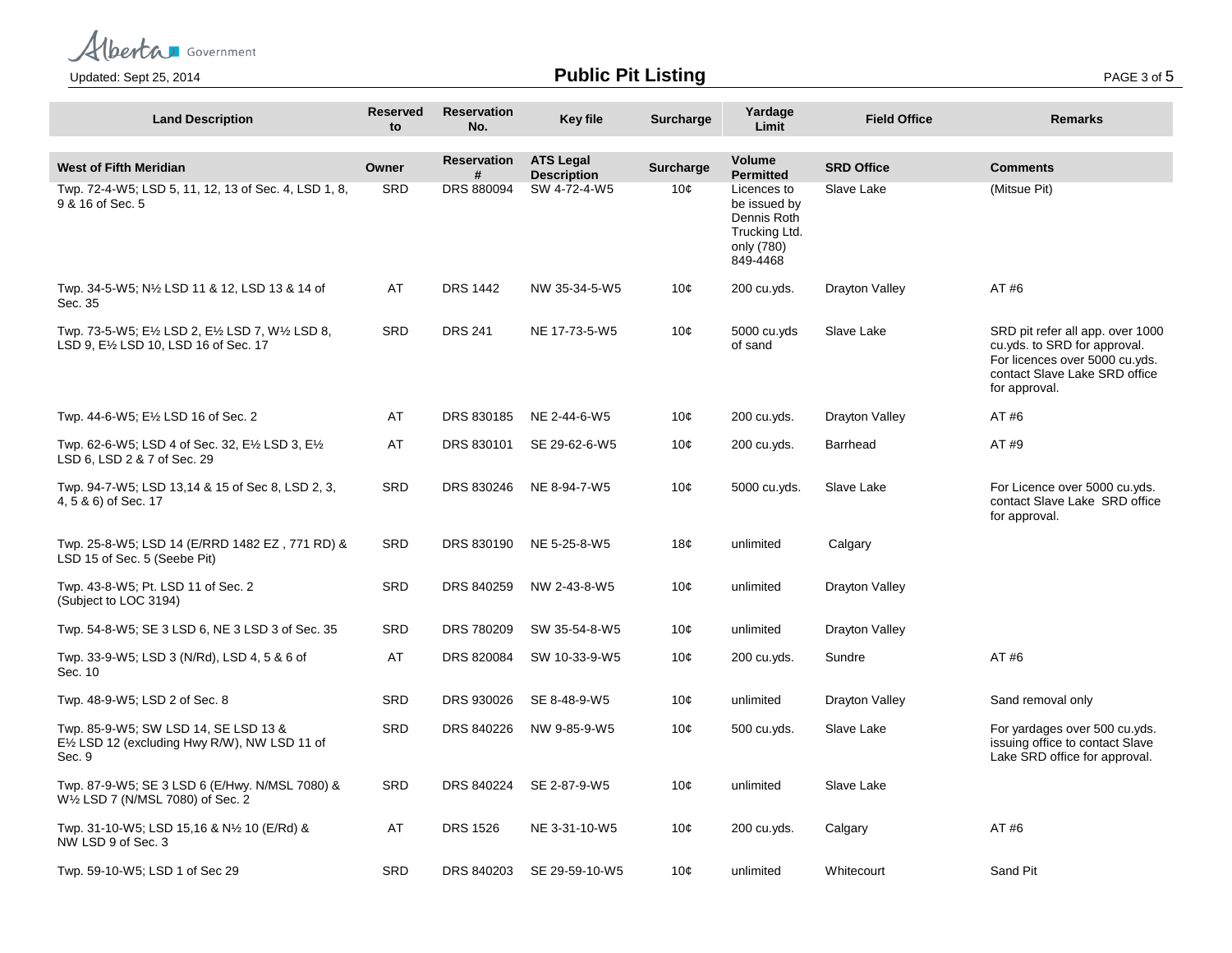

## **Public Pit Listing** Public Pit Listing Public Pit Listing Public Pit Listing PAGE 4 of 5

| <b>Land Description</b>                                                                                                                                                                                                              | <b>Reserved</b><br>to | <b>Reservation</b><br>No. | <b>Key file</b>                | <b>Surcharge</b> | Yardage<br>Limit | <b>Field Office</b>  | <b>Remarks</b>                                                                                                             |
|--------------------------------------------------------------------------------------------------------------------------------------------------------------------------------------------------------------------------------------|-----------------------|---------------------------|--------------------------------|------------------|------------------|----------------------|----------------------------------------------------------------------------------------------------------------------------|
|                                                                                                                                                                                                                                      |                       |                           |                                |                  |                  |                      |                                                                                                                            |
| Twp. 36-12-W5; LSD 1 of Sec. 5 (E road & S &<br>W/Creek)                                                                                                                                                                             | AT                    | DRS 780022                | SE 5-36-12-W5                  | 10¢              | 200 cu.vds.      | Rocky Mountain House | AT #6                                                                                                                      |
| Twp. 50-13-W5; N1/2 LSD1, N1/2 LSD 2, S1/2 LSD 7 &<br>S <sup>1/2</sup> LSD 8 of Sec. 13 (Subject to LOC 790330)                                                                                                                      | SRD                   | DRS 850259                | SE 13-50-13-W5                 | 10¢              | unlimited        | Whitecourt           |                                                                                                                            |
| Twp. 108-13-W5; Pt. LSD 3, 4, 5 & 6 of Sec. 32,<br>Pt. LSD 1 & 2 of Sec. 31                                                                                                                                                          | AT                    | DRS 790118                | SE 31-108-13-W5                | 10¢              | 200 cu.yds.      | Fort Vermilion       | AT #15                                                                                                                     |
| Twp. 105-15-W5; LSD 13 of Sec. 20                                                                                                                                                                                                    | SRD                   | <b>DRS 1403</b>           | <b>NW</b>                      | 10¢              | 200 cu. Yds.     | Fort Vermilion       |                                                                                                                            |
| Twp. 106-16-W5; LSD 3, 4 & 6 of Sec. 4                                                                                                                                                                                               | SRD                   | DRS 830255                | 20-105-15-W5<br>SW 4-106-16-W5 | 10¢              | unlimited        | Fort Vermilion       |                                                                                                                            |
| Twp. 73-17-W5; Pt LSD 8 of Sec. 11                                                                                                                                                                                                   | <b>SRD</b>            | DRS 790140                | SE 11-73-17-W5                 | 10¢              | unlimited        | <b>High Prairie</b>  |                                                                                                                            |
| Twp. 53-19-W5; LSD 9 (N/Road) & LSD 16 of Sec. 9                                                                                                                                                                                     | <b>SRD</b>            | <b>DRS 230</b>            | NE 9-53-19-W5                  | 10 $\phi$        | 1000 cu. yds     | Edson                |                                                                                                                            |
| Twp. 64-19-W5; Pt N1/2 LSD 1 (N & E/Rd &<br>N/Pipeline) & Pt LSD 8(S&E/Rd) of Sec. 16                                                                                                                                                | <b>SRD</b>            | DRS 850072                | SE 16-64-19-W5                 | 10¢              | unlimited        | Whitecourt           |                                                                                                                            |
| Twp. 101-19-W5; Pt. LSD 14, 15 & 16 of<br>Sec 8(N/River) Pt LSD 11 & 12 (N/River) of Sec 9,<br>LSD 13 & W1/2 14 of Sec 9, Pt LSD 2 (W/Bank) &<br>N <sup>1</sup> / <sub>2</sub> LSD 3, LSD 4 & Pt LSD 5 & LSD 6 (S/Bank) of<br>Sec 17 | AT                    | DRS 830245                | NE 8-101-19-W5                 | 10¢              | 200 cu.yds.      | Peace River          | AT #15                                                                                                                     |
| Twp. 74-20-W5; LSD 1 in Sec 22 (E/River)                                                                                                                                                                                             | SRD                   | DRS 900095                | SE 22-74-20-W5                 | 10¢              | unlimited        | Peace River          | All applicants are to contact<br>SRD High Prairie office to<br>determine where they can<br>obtain their gravel in the pit. |
| Twp. 62-21-W5; LSD 10 & 15 of Sec. 12                                                                                                                                                                                                | <b>SRD</b>            | DRS 810043                | NE 12-62-21-W5                 | 10 $\phi$        | unlimited        | Fox Creek            |                                                                                                                            |
| Twp. 73-22-W5; SW 15                                                                                                                                                                                                                 | AT                    | DRS <sub>9</sub>          | SW 15-73-22-W5                 | 10 $\phi$        | 200 cu.yds.      | Valleyview           | AT #13                                                                                                                     |
| Twp. 96-22-W5; NE 3 LSD 5, SE 3 LSD 12 of<br>Sec. 8                                                                                                                                                                                  | AT                    | <b>DRS 118</b>            | SW 8-96-22-W5                  | 10 $\phi$        | 200 cu.yds.      | Peace River          | AT #14                                                                                                                     |
| Twp. 114-22-W5; LSD 3, NE LSD 4, SE LSD 5,<br>S1/2 LSD 6 of Sec. 25                                                                                                                                                                  | SRD                   | <b>DRS 834</b>            | SW<br>25-114-22-W5             | 10¢              | unlimited        | <b>High Level</b>    |                                                                                                                            |